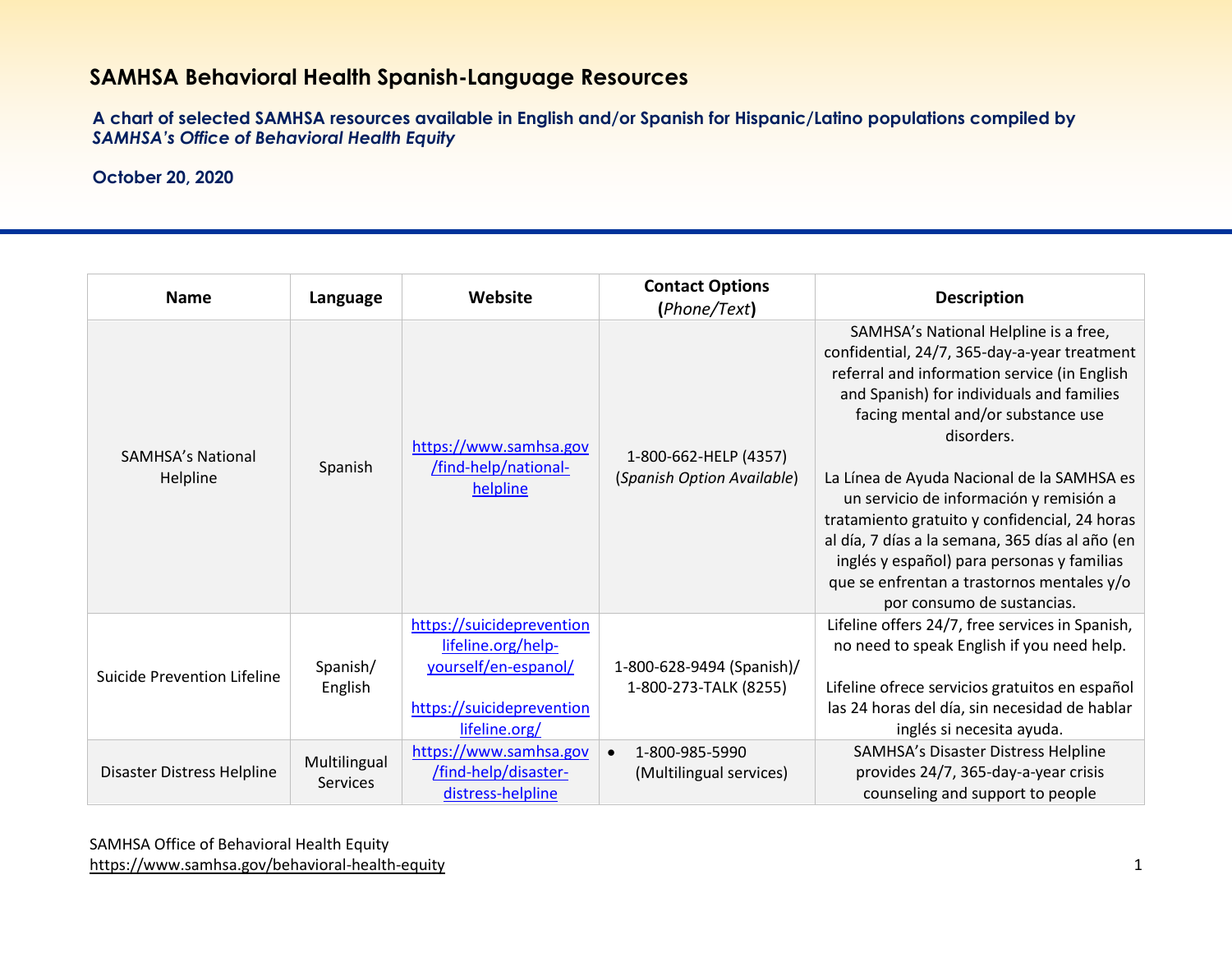|                                                                  |                                                                                                                      |                                              | Disaster Distress Text-<br>(Text "TalkWithUs" to<br>66746) or (En Español<br>Text "Hablanos" to<br>66746)<br>Disaster Distress Text (In<br>Puerto Rico) - (En<br>Español Text "Hablanos"<br>to 1-787-339-2663)<br>TTY Number 1-800-846-<br>8517 or 7-1-1 or main<br>hotline number | experiencing emotional distress related to<br>natural or human-caused disasters<br>La Línea de Ayuda para Desastres de<br>SAMHSA proporciona asesoramiento y<br>apoyo en caso de crisis las 24 horas del día,<br>los 365 días del año, a las personas que<br>experimentan angustia emocional<br>relacionada con desastres naturales o<br>causados por el hombre.                                                                                                  |
|------------------------------------------------------------------|----------------------------------------------------------------------------------------------------------------------|----------------------------------------------|------------------------------------------------------------------------------------------------------------------------------------------------------------------------------------------------------------------------------------------------------------------------------------|-------------------------------------------------------------------------------------------------------------------------------------------------------------------------------------------------------------------------------------------------------------------------------------------------------------------------------------------------------------------------------------------------------------------------------------------------------------------|
| <b>Behavioral Health</b><br><b>Treatment Services</b><br>Locator | Spanish-<br>language<br>option and<br>Telehealth<br>available in<br>filter option;<br>Click<br>Language<br>selection | https://findtreatment.sa<br>mhsa.gov/locator | 1-877-250-4665                                                                                                                                                                                                                                                                     | A confidential and anonymous source of<br>information for persons seeking treatment<br>facilities in the United States or U.S.<br>Territories for substance use/addiction<br>and/or mental health problems.<br>Una fuente de información confidencial y<br>anónima para las personas que buscan<br>centros de tratamiento en los Estados<br>Unidos o en los territorios de los Estados<br>Unidos por uso/adicción de sustancias y/o<br>problemas de salud mental. |
| <b>Veterans Crisis Line</b>                                      | Spanish-<br>language<br>Option<br>Available                                                                          | https://www.veteranscris<br>isline.net/      | 1-800-273-8255<br>(Spanish Option Available)                                                                                                                                                                                                                                       | If you're a Veteran in crisis or concerned<br>about one, there are caring, qualified VA<br>responders standing by to help 24 hours a<br>day, 7 days a week.<br>Si eres un veterano en crisis o estás<br>preocupado por uno, hay un equipo de                                                                                                                                                                                                                      |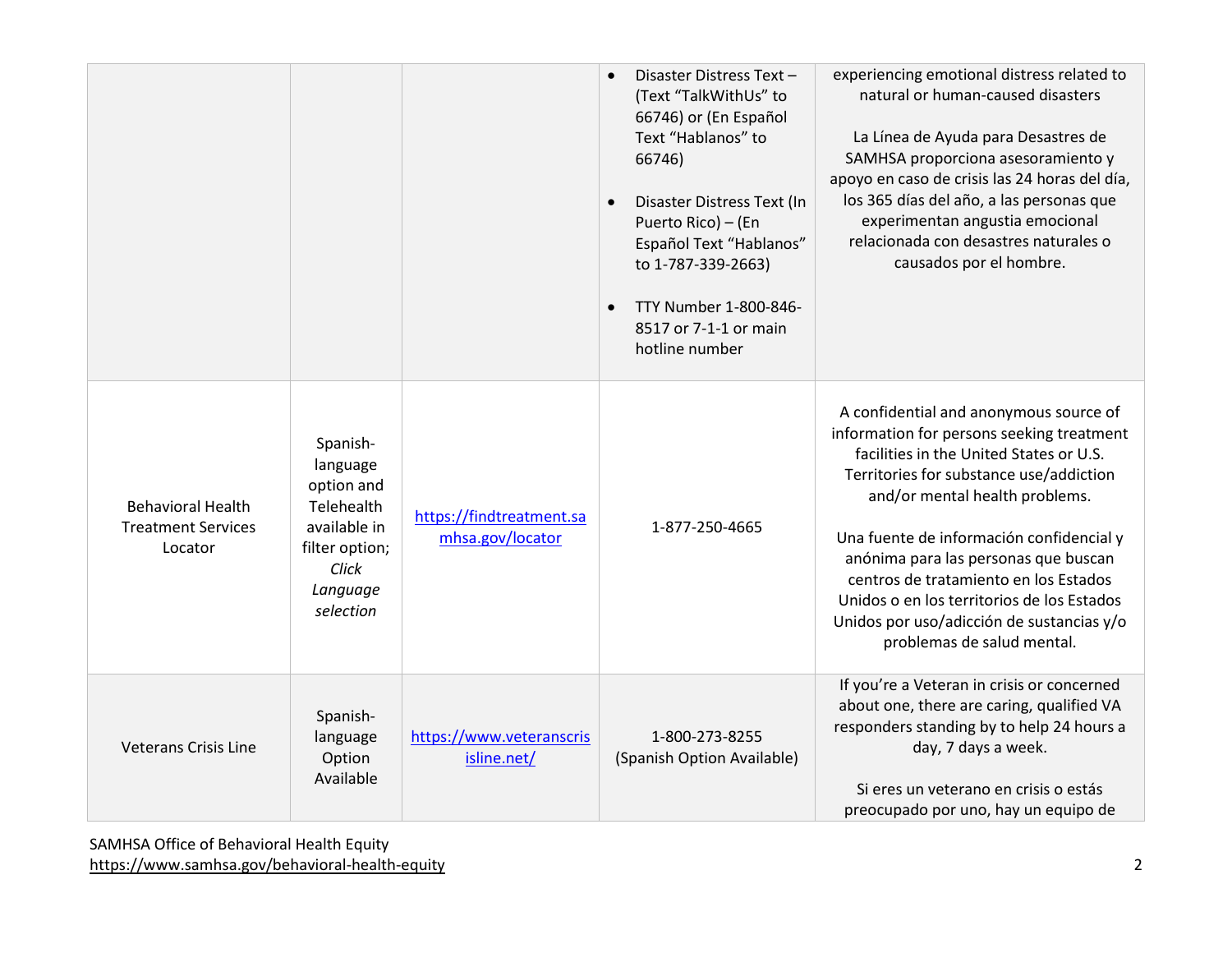|                                                     |                                                             |                                                                     |                          | veteranos cualificados que te ayudarán las<br>24 horas del día, los 7 días de la semana.                                                                                                                                                                                                                                                                                                                                                                                                                                                                                                                                                                                                                                                                             |
|-----------------------------------------------------|-------------------------------------------------------------|---------------------------------------------------------------------|--------------------------|----------------------------------------------------------------------------------------------------------------------------------------------------------------------------------------------------------------------------------------------------------------------------------------------------------------------------------------------------------------------------------------------------------------------------------------------------------------------------------------------------------------------------------------------------------------------------------------------------------------------------------------------------------------------------------------------------------------------------------------------------------------------|
| Language Assistance<br>Services                     | Spanish                                                     | https://www.samhsa.gov<br>/language-assistance-<br>services#spanish | 1-877-696-6775 (Spanish) | If you speak Spanish, free language<br>assistance services are available<br>Si habla español, hay servicios de asistencia<br>lingüística gratuitos                                                                                                                                                                                                                                                                                                                                                                                                                                                                                                                                                                                                                   |
| FindTreatment.gov                                   | Spanish-<br>language<br>treatment<br>services<br>searchable | https://www.findtreatme<br>nt.gov/results                           | 1-800-662-HELP (4357)    | Use the search filters to find locations that<br>match specific needs, like the type of<br>treatment offered, groups served, or<br>medication availability.<br>Utilice los filtros de búsqueda para<br>encontrar lugares que se ajusten a<br>necesidades específicas, como el tipo de<br>tratamiento ofrecido, los grupos atendidos o<br>la disponibilidad de medicamentos.                                                                                                                                                                                                                                                                                                                                                                                          |
| <b>Suicide Prevention</b><br><b>Resource Center</b> | Spanish<br>Available                                        | https://www.sprc.org/                                               | 1-800-273-TALK           | The Suicide Prevention Resource Center<br>(SPRC) is the only federally supported<br>resource center devoted to advancing the<br>implementation of the National Strategy for<br>Suicide Prevention. SPRC is funded by the<br>U.S. Department of Health and Human<br>Services' Substance Abuse and Mental<br><b>Health Services Administration (SAMHSA)</b><br>under grant no. 5U79SM062297 and is<br>located at Education Development Center.<br>El Centro de Recursos para la Prevención del<br>Suicidio (SPRC) es el único centro de<br>recursos con apoyo federal dedicado a<br>avanzar en la aplicación de la Estrategia<br>Nacional para la Prevención del Suicidio. El<br>SPRC está financiado por la Administración<br>de Servicios de Salud Mental y Abuso de |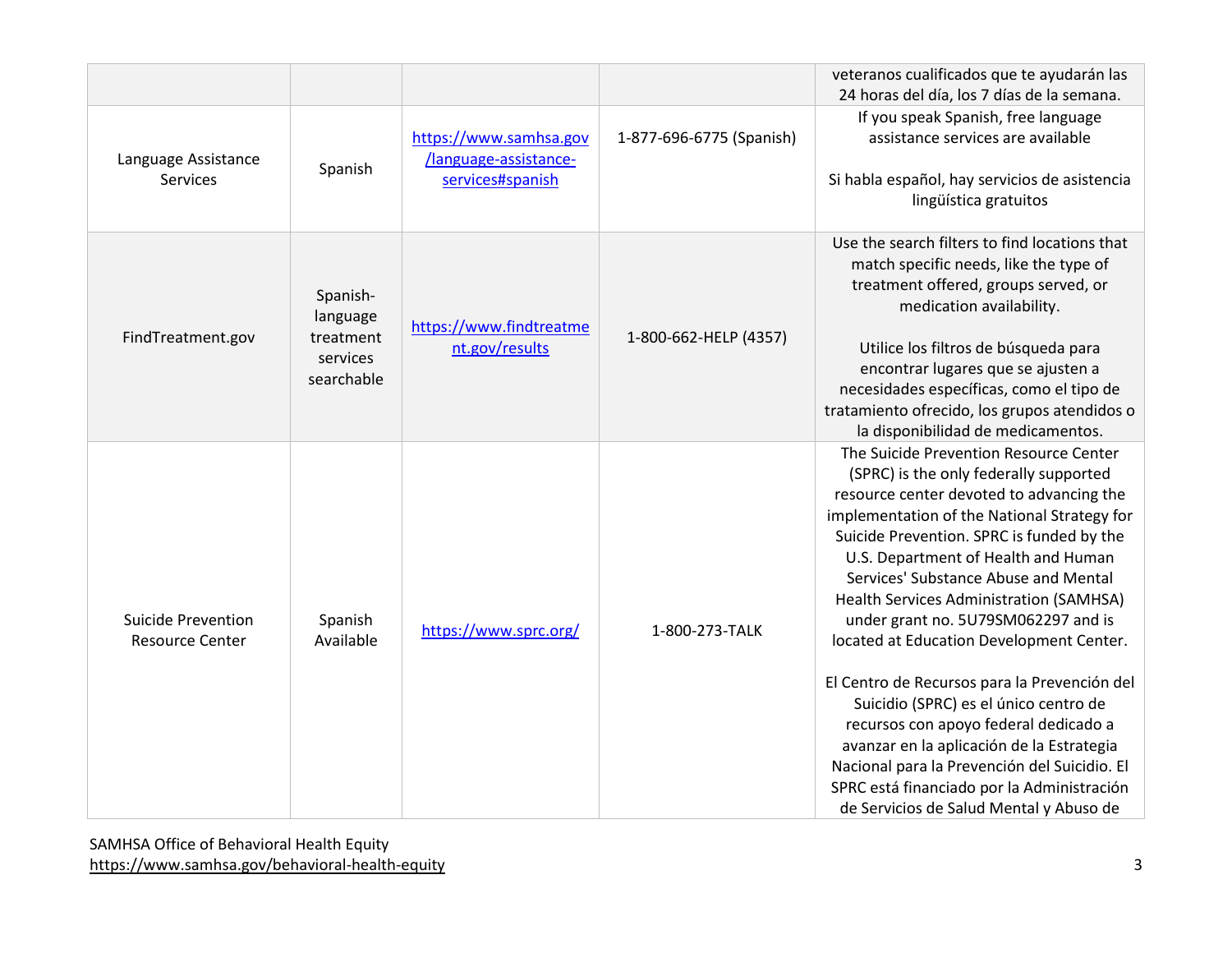|                                                                                                                                                                                  |                                                 |                                                                                                                                                                                                                                                                                                        |              | Sustancias del Departamento de Salud y<br>Servicios Humanos de los Estados Unidos<br>(SAMHSA) bajo el subsidio no.<br>5U79SM062297 y está ubicado en el Centro<br>de Desarrollo de la Educación.                                                                                                                                                                                                                                                                                                                                                                                                                                                                                                                                                                                                                                                                                                                                                        |
|----------------------------------------------------------------------------------------------------------------------------------------------------------------------------------|-------------------------------------------------|--------------------------------------------------------------------------------------------------------------------------------------------------------------------------------------------------------------------------------------------------------------------------------------------------------|--------------|---------------------------------------------------------------------------------------------------------------------------------------------------------------------------------------------------------------------------------------------------------------------------------------------------------------------------------------------------------------------------------------------------------------------------------------------------------------------------------------------------------------------------------------------------------------------------------------------------------------------------------------------------------------------------------------------------------------------------------------------------------------------------------------------------------------------------------------------------------------------------------------------------------------------------------------------------------|
| <b>SAMHSA's The Opioid</b><br>Crisis and the<br>Hispanic/Latino<br>Population: An Urgent<br>Issue (La crisis de los<br>opioides en la población<br>Hispana/Latina: un<br>asunto) | English/<br>Spanish<br>Translation<br>Available | https://store.samhsa.gov<br>/product/The-Opioid-<br>Crisis-and-the-Hispanic-<br>Latino-Population-An-<br>Urgent-Issue/PEP20-05-<br>02-002<br>https://store.samhsa.gov<br>/product/the-opioid-<br>crisis-and-the-hispanic-<br>latino-population-an-<br>urgent-issue-spanish-<br>version/PEP20-05-02-003 | N/A          | Issue Brief: This issue brief presents recent<br>data on prevalence of opioid misuse & death<br>rates in the Hispanic/Latino population;<br>contextual factors & challenges to<br>prevention & treatment; innovative<br>outreach & engagement strategies to<br>connect people to evidence-based<br>treatment; and the importance of<br>community voice. Resource page 20 lists<br>Spanish-speaking facilities.<br>Resumen informativa: Este informe presenta<br>datos recientes sobre la prevalencia del uso<br>indebido de opiáceos y las tasas de<br>mortalidad en la población hispana/latina;<br>los factores contextuales y los desafíos para<br>la prevención y el tratamiento; las<br>estrategias innovadoras de divulgación y<br>participación para conectar a las personas<br>con el tratamiento basado en pruebas; y la<br>importancia de la voz de la comunidad. En la<br>página 20 del recurso se enumeran los<br>centros de habla hispana. |
| <b>SAMHSA's National</b><br>Hispanic and Latino<br><b>Addiction Technology</b><br><b>Transfer Center</b>                                                                         | Spanish                                         | https://attcnetwork.org/<br>centers/national-                                                                                                                                                                                                                                                          | 678-883-6118 | To provide high quality training and<br>technical assistance to improve the capacity<br>of the workforce serving Hispanic and Latino                                                                                                                                                                                                                                                                                                                                                                                                                                                                                                                                                                                                                                                                                                                                                                                                                    |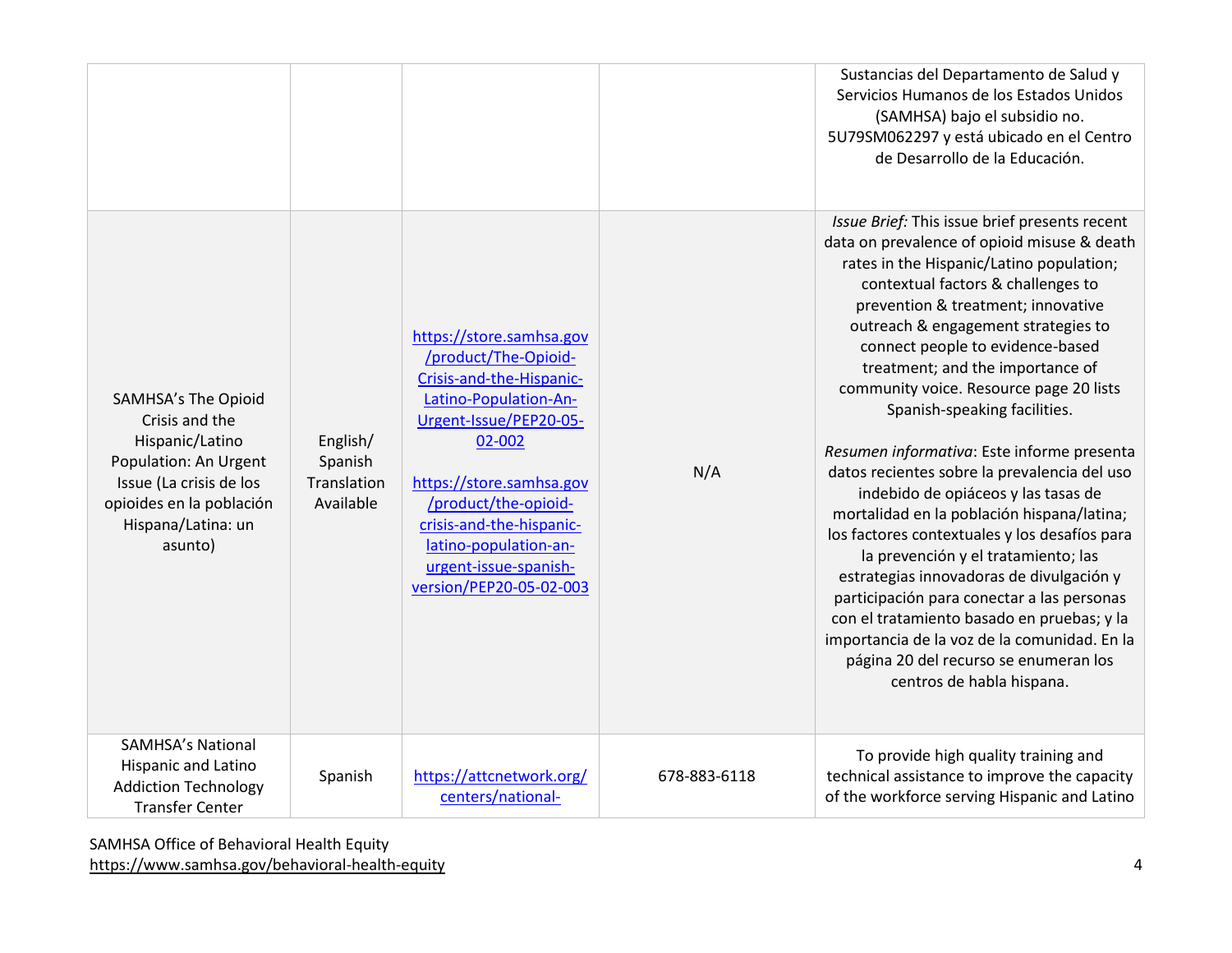|                                                                                                                                                |         | hispanic-and-latino-<br>attc/home                                                                                             |              | communities in behavioral health<br>prevention, treatment, and recovery.                                                                                                                                                                                                                                                  |
|------------------------------------------------------------------------------------------------------------------------------------------------|---------|-------------------------------------------------------------------------------------------------------------------------------|--------------|---------------------------------------------------------------------------------------------------------------------------------------------------------------------------------------------------------------------------------------------------------------------------------------------------------------------------|
|                                                                                                                                                |         |                                                                                                                               |              | Proporcionar capacitación y asistencia<br>técnica de alta calidad para mejorar la<br>capacidad de la fuerza laboral que sirve a las<br>comunidades hispanas y latinas en la<br>prevención, el tratamiento y la recuperación<br>de la salud mental.                                                                        |
| <b>SAMHSA's National</b><br>Hispanic and Latino<br><b>Prevention Technology</b><br><b>Transfer Center</b>                                      | Spanish | https://pttcnetwork.org/<br>centers/national-<br>hispanic-latino-<br>pttc/home                                                | 678-883-6118 | To improve the capacity of the workforce<br>serving Hispanic and Latino communities in<br>behavioral health prevention, treatment,<br>and recovery.<br>Mejorar la capacidad de la fuerza laboral<br>que sirve a las comunidades hispanas y<br>latinas en la prevención, tratamiento y<br>recuperación de la salud mental. |
| <b>SAMHSA's National</b><br>Hispanic and Latino<br><b>Mental Health Technology</b><br><b>Transfer Center</b>                                   | Spanish | https://mhttcnetwork.or<br>g/centers/national-<br>hispanic-and-latino-<br>mhttc/home                                          | 787-785-5220 | To improve the capacity of the workforce<br>serving Hispanic and Latino communities in<br>behavioral health prevention, treatment,<br>and recovery.<br>Mejorar la capacidad de la fuerza laboral<br>que sirve a las comunidades hispanas y<br>latinas en la prevención, tratamiento y<br>recuperación de la salud mental. |
| <b>SAMHSA's Double</b><br>Jeopardy: COVID-19 and<br><b>Behavioral Health</b><br>Disparities for Black and<br>Latino<br>Communities in the U.S. | English | https://www.samhsa.gov<br>/sites/default/files/covid<br>19-behavioral-health-<br>disparities-black-latino-<br>communities.pdf | N/A          | Article: This issue brief provides an overview<br>of the key issues, data, strategies, and<br>resources related to the COVID-19 pandemic<br>and the behavioral health disparities<br>experienced by Black and Latino<br>Communities in the U.S.                                                                           |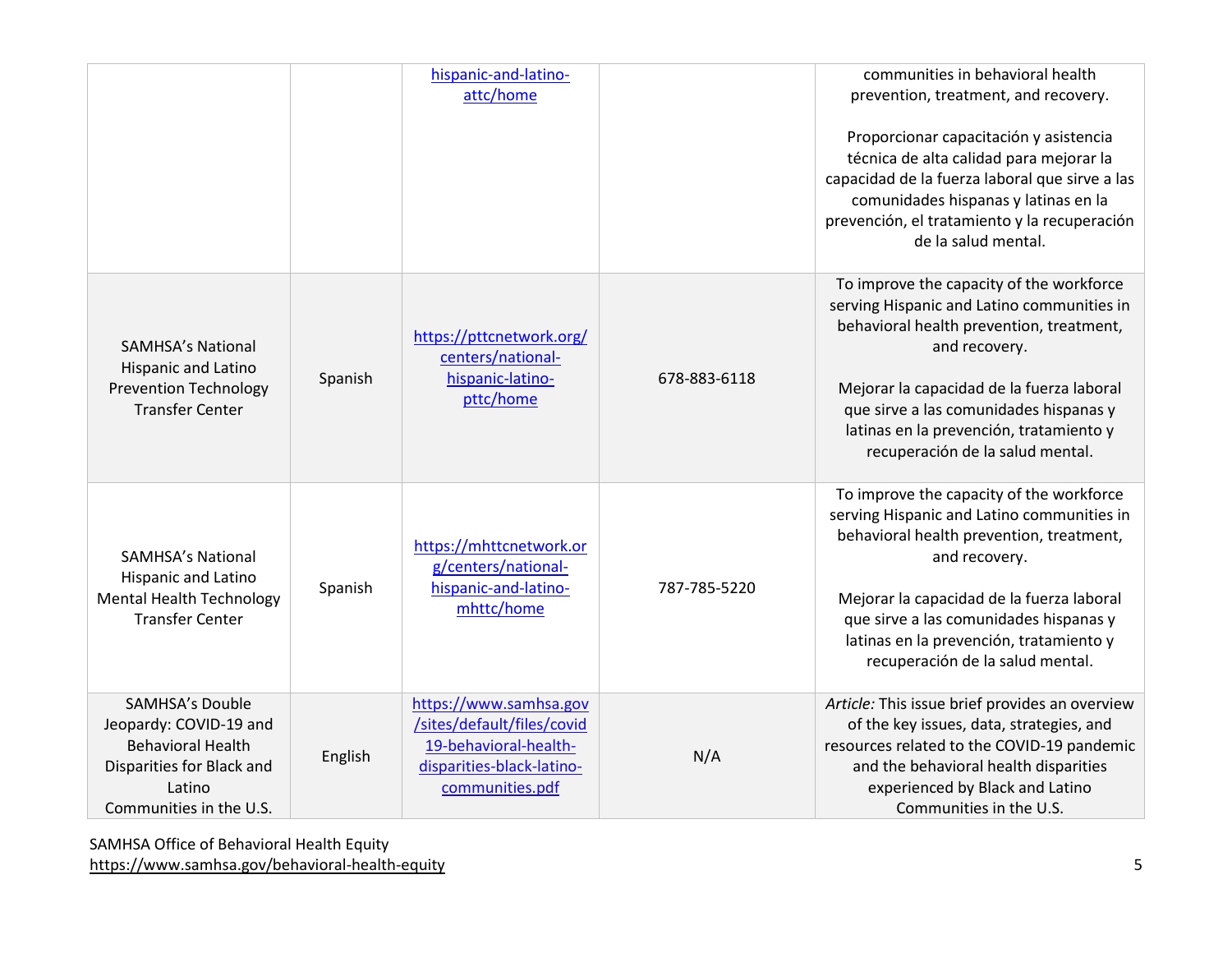| SAMHSA's Taking Care of<br>Your Behavioral Health -<br>Tips for Social Distancing,<br>Quarantine, and Isolation<br>During an Infectious<br>Disease Outbreak<br>(Consejos sobre cómo<br>hablar con los niños:<br>Consejos para los<br>cuidadores, padres y<br>maestros durante un<br>brote de una enfermedad<br>contagiosa) | English/<br>Spanish | https://store.samhsa.gov<br>/product/Taking-Care-of-<br>Your-Behavioral-Health-<br>Tips-for-Social-<br>Distancing-Quarantine-<br>and-Isolation-During-an-<br>Infectious-Disease-<br>Outbreak/PEP20-01-01-<br>007<br>https://store.samhsa.gov<br>/product/Talking-With-<br>Children-Tips-for-<br>Caregivers-Parents-and-<br>Teachers-During-<br>Infectious-Disease-<br>Outbreaks-Spanish-<br>/SMA14-<br>4886SPANISH?referer=fr<br>om search result | N/A | Fact Sheet: This fact sheet explains social<br>distancing, quarantine, and isolation in the<br>event of an infectious disease outbreak. It<br>discusses feelings and thoughts that may<br>arise during this time and suggests ways to<br>cope and support oneself during such an<br>experience.<br>Hoja informativa: Esta hoja de consejos<br>explica algunas de las medidas de<br>precaución que pueden tomar las<br>autoridades frente a un brote de una<br>enfermedad contagiosa o infecciosa, como<br>el ébola. Estas medidas pueden incluir el<br>distanciamiento social, la cuarentena y el<br>aislamiento. Habla sobre los sentimientos<br>que se pueden tener cuando es necesario<br>enfrentar estas medidas, y sugiera maneras<br>sobre cómo lidiar con la situación y cuidar<br>de su salud mental y la de su familia. |
|----------------------------------------------------------------------------------------------------------------------------------------------------------------------------------------------------------------------------------------------------------------------------------------------------------------------------|---------------------|---------------------------------------------------------------------------------------------------------------------------------------------------------------------------------------------------------------------------------------------------------------------------------------------------------------------------------------------------------------------------------------------------------------------------------------------------|-----|----------------------------------------------------------------------------------------------------------------------------------------------------------------------------------------------------------------------------------------------------------------------------------------------------------------------------------------------------------------------------------------------------------------------------------------------------------------------------------------------------------------------------------------------------------------------------------------------------------------------------------------------------------------------------------------------------------------------------------------------------------------------------------------------------------------------------------|
| SAMHSA's Talking with<br>Children: Tips for<br>Caregivers, Parents, and<br>Teachers, During<br><b>Infectious Disease</b><br>Outbreak                                                                                                                                                                                       | English/<br>Spanish | https://store.samhsa.gov<br>/product/Talking-With-<br>Children-Tips-for-<br>Caregivers-Parents-and-<br>Teachers-During-<br>Infectious-Disease-<br>Outbreaks/PEP20-01-01-<br>006<br>https://store.samhsa.gov<br>/product/Talking-With-<br>Children-Tips-for-<br>Caregivers-Parents-and-<br><b>Teachers-During-</b>                                                                                                                                 | N/A | Fact sheet: Provides parents, caregivers, and<br>teachers with strategies for helping children<br>manage their stress during an infectious<br>disease outbreak. It describes potential<br>reactions among youth and the support<br>adults can provide to help them.<br>Hoja informativa: Esta hoja de consejos<br>ofrece sugerencias a los padres, cuidadores<br>y maestros sobre cómo ayudar a los niños y<br>adolescentes a manejar su estrés durante un<br>brote de una enfermedad contagiosa, como<br>el ébola. Explica las reacciones comunes que<br>pueden tener los niños desde la edad                                                                                                                                                                                                                                   |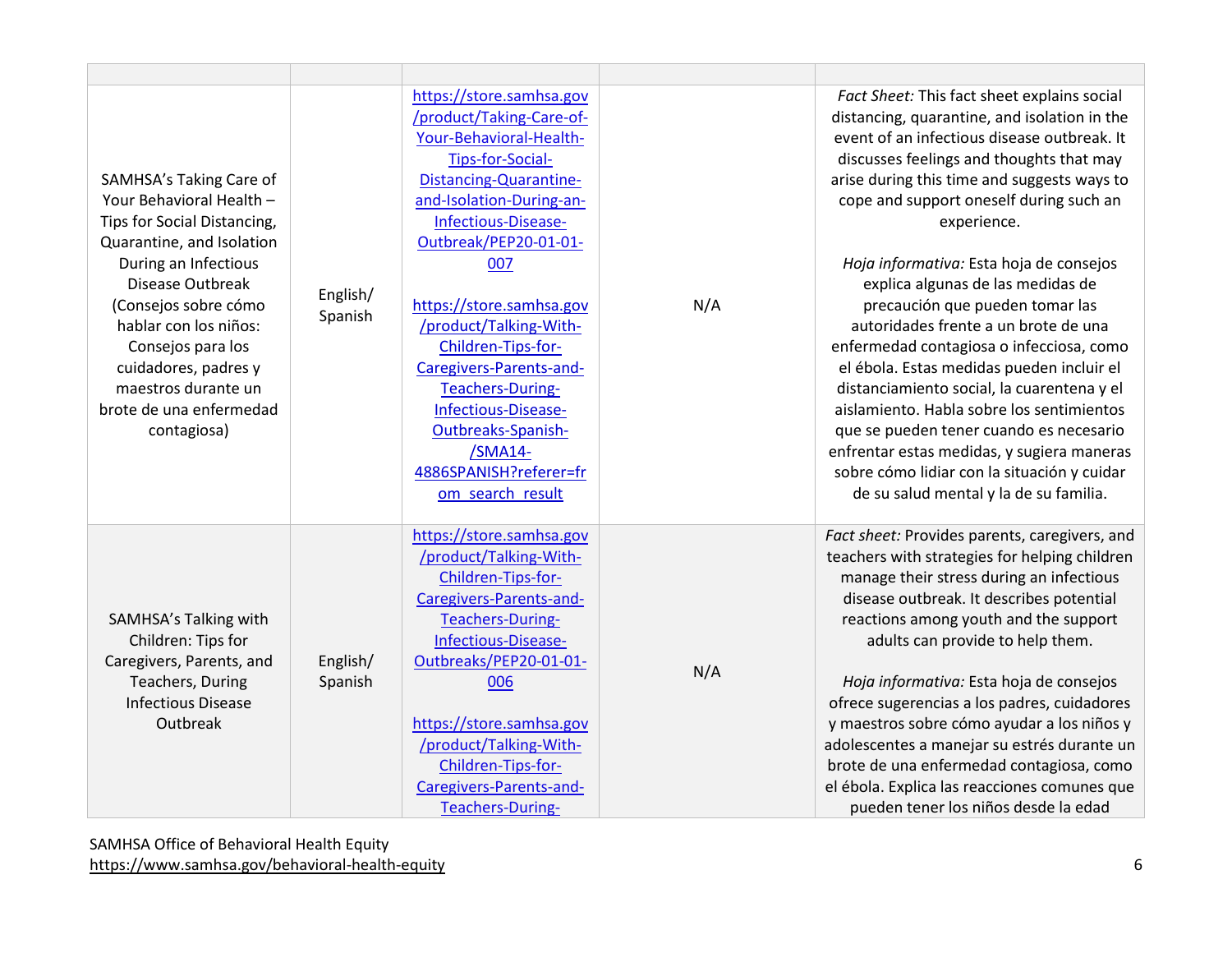|                                                                                                                                                                                                         |                     | Infectious-Disease-<br>Outbreaks-Spanish-<br>/SMA14-<br>4886SPANISH?referer=fr<br>om search result                                                                                                                     |     | preescolar hasta la adolescencia, e informa a<br>los adultos cómo pueden brindarles apoyo a<br>los niños para ayudarlos a superar la<br>situación.                                                                                                                                                                                                                                                                                                                                                                                                                             |
|---------------------------------------------------------------------------------------------------------------------------------------------------------------------------------------------------------|---------------------|------------------------------------------------------------------------------------------------------------------------------------------------------------------------------------------------------------------------|-----|--------------------------------------------------------------------------------------------------------------------------------------------------------------------------------------------------------------------------------------------------------------------------------------------------------------------------------------------------------------------------------------------------------------------------------------------------------------------------------------------------------------------------------------------------------------------------------|
| <b>SAMHSA's Confronted</b><br>with Multiple Crises,<br>Latinos Draw Upon<br><b>Culture and Community</b><br>(Enfrentando múltiples<br>crisis, los latinos recurren<br>a la cultura y a la<br>comunidad) | English             | https://blog.samhsa.gov/<br>2020/10/14/confronted-<br>multiple-crises-latinos-<br>draw-upon-culture-<br>community                                                                                                      | N/A | Blog: National #HispanicHeritageMonth<br>invites us to celebrate the Latinx<br>community. The Year 2020 has been a<br>challenging year and a difficult one to<br>celebrate - but the Latinx community<br>continues to show strength and resilience.<br>Read more (blog link)                                                                                                                                                                                                                                                                                                   |
| SAMHSA's Are You<br>Working to Help People<br>Affected by the COVID-19<br>Pandemic? (¿Estás<br>trabajando para ayudar a<br>las personas afectadas por<br>la pandemia de COVID-<br>19?)                  | English/<br>Spanish | https://store.samhsa.gov<br>/sites/default/files/SAMH<br>SA Digital Download/PE<br>P20-01-01-014 508.pdf<br>https://store.samhsa.gov<br>/sites/default/files/SAMH<br>SA Digital Download/PE<br>P20-01-01-017-508 0.pdf | N/A | Flyer: This flyer highlights key Psychological<br>First Aid concepts and resources disaster<br>responders and outreach workers may use<br>when assisting individuals affected by the<br>pandemic. It also provides resources for<br>further assistance.<br>Volante: Este volante destaca los conceptos<br>claves sobre primeros auxilios psicológicos,<br>así como los recursos que los socorristas y<br>los trabajadores de extensión pueden usar al<br>ayudar a las personas afectadas por la<br>pandemia. También se ofrecen recursos<br>para obtener asistencia adicional. |
| SAMHSA's Tips for<br><b>Managing Stress During</b><br>the COVID-19 Pandemic<br><b>Wallet Card (Consejos</b><br>para manejar el estrés                                                                   | English/<br>Spanish | https://store.samhsa.gov<br>/sites/default/files/SAMH<br>SA Digital Download/PE<br>P20-01-01-<br>013_508_070220.pdf                                                                                                    | N/A | Wallet Card: The wallet card provides stress<br>reduction tips and techniques as well as lists<br>sources for additional assistance.<br>Tarjeta de bolsillo: Esta tarjeta de bolsillo<br>ofrece consejos y técnicas para reducir el                                                                                                                                                                                                                                                                                                                                            |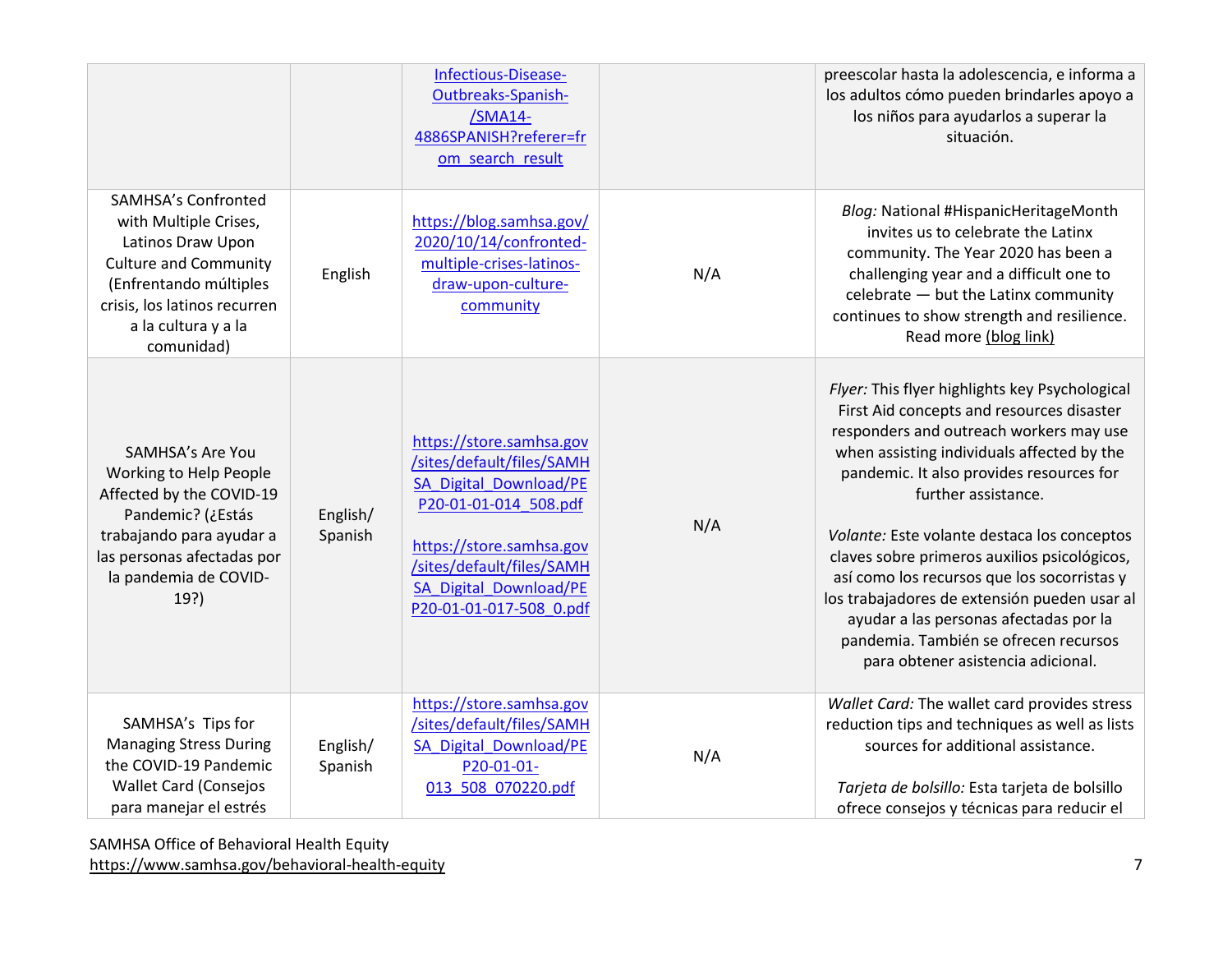| durante la pandemia de<br>COVID-19 - Tarjeta de<br>bolsillo)                                                                                     |                     | https://store.samhsa.gov<br>/sites/default/files/SAMH<br>SA Digital Download/PE<br>P20-01-01-018-508.pdf                                                                                                                                                                           |     | estrés, así como una lista de recursos para<br>obtener ayuda adicional.                                                                                                                                                                                                                                                                                                                                                                                                                                                                                                                                                                                                                                   |
|--------------------------------------------------------------------------------------------------------------------------------------------------|---------------------|------------------------------------------------------------------------------------------------------------------------------------------------------------------------------------------------------------------------------------------------------------------------------------|-----|-----------------------------------------------------------------------------------------------------------------------------------------------------------------------------------------------------------------------------------------------------------------------------------------------------------------------------------------------------------------------------------------------------------------------------------------------------------------------------------------------------------------------------------------------------------------------------------------------------------------------------------------------------------------------------------------------------------|
| SAMHSA's ¿Te sientes<br>estresado o ansioso por la<br>pandemia de COVID-19?<br>(Feeling Stressed or<br>Anxious About the COVID-<br>19 Pandemic?) | English/<br>Spanish | https://store.samhsa.gov<br>/sites/default/files/SAMH<br>SA Digital Download/PE<br>P20-01-01-015 508.pdf<br>https://store.samhsa.gov<br>/sites/default/files/SAMH<br>SA Digital Download/PE<br>P20-01-01-019-<br>508PDF.pdf                                                        | N/A | Flyer: This flyer provides information and<br>tips for coping during a pandemic as well as<br>resources for additional assistance.<br>Volante: Este folleto ofrece información y<br>consejos para sobrellevar una pandemia, así<br>como recursos para obtener asistencia<br>adicional.                                                                                                                                                                                                                                                                                                                                                                                                                    |
| SAMHSA's Depresión en<br>madres: Más que tristeza<br>(Depression in Mothers:<br>More than the Blues)                                             | English/<br>Spanish | https://store.samhsa.gov<br>/product/Depression-in-<br>Mothers-More-Than-the-<br>Blues/sma14-4878<br>https://store.samhsa.gov<br>/product/Depression-in-<br>Mothers-More-Than-the-<br>Blues-A-Tool-Kit-for-<br>Family-Service-Providers-<br>Spanish-Version-/SMA15-<br>4878SPANISH | N/A | Toolkit: This toolkit equips providers with<br>information about depression, and offers<br>strategies in working with mothers who may<br>be depressed. The toolkit includes<br>resources, referrals and handouts for<br>depression, and screening tools for more<br>serious depression.<br>El kit: Muchas madres luchan diariamente<br>con la depresión y muchas de ellas ni<br>siquiera saben que están deprimidas. Este<br>kit de herramientas está diseñado para los<br>proveedores comunitarios, incluyendo los<br>que trabajan en programas de visitas al<br>hogar; los trabajadores del programa WIC; y<br>el personal de Head Start Temprano, Head<br>Start y otros programas de cuidado de niños. |
| SAMHSA's Prevención de<br>la Sobredosis de Opioides<br>Manual de Instrucción                                                                     | English/<br>Spanish | https://store.samhsa.gov<br>/product/Opioid-                                                                                                                                                                                                                                       | N/A | Toolkit: This toolkit offers strategies to<br>health care providers, communities, and                                                                                                                                                                                                                                                                                                                                                                                                                                                                                                                                                                                                                     |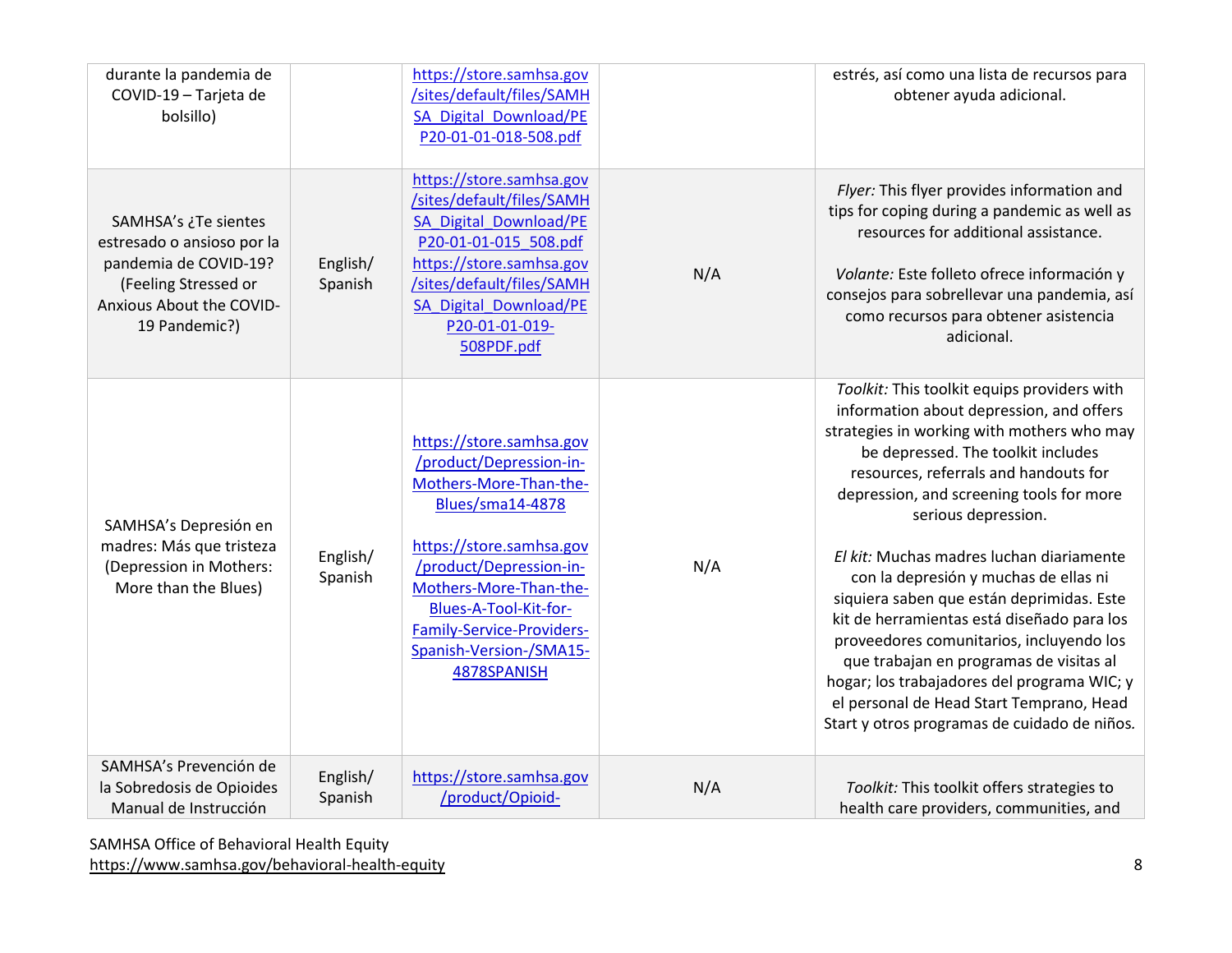| (Opioid Overdose<br>Prevention Toolkit)                                                                                                           |                     | Overdose-Prevention-<br>Toolkit/SMA18-4742<br>https://store.samhsa.gov<br>/product/Opioid-<br>Overdose-Prevention-<br>Toolkit-Spanish-/SMA18-<br>4742SPANISH                             |     | local governments for developing practices<br>and policies to help prevent opioid-related<br>overdoses and deaths. Access reports for<br>community members, prescribers, patients<br>and families, and those recovering from<br>opioid overdose.<br>El kit: Equipa a los proveedores de atención<br>médica, las comunidades y los gobiernos<br>locales con materiales para desarrollar<br>prácticas y políticas para ayudar a prevenir<br>las sobredosis y las muertes relacionadas<br>con los opioides. Aborda diferentes asuntos<br>de interés para los proveedores de atención<br>médica, personal de primeros auxilios, los<br>proveedores de tratamientos y los que están<br>recuperándose de sobredosis de opioides.<br>Actualizada en el 2018. |
|---------------------------------------------------------------------------------------------------------------------------------------------------|---------------------|------------------------------------------------------------------------------------------------------------------------------------------------------------------------------------------|-----|-------------------------------------------------------------------------------------------------------------------------------------------------------------------------------------------------------------------------------------------------------------------------------------------------------------------------------------------------------------------------------------------------------------------------------------------------------------------------------------------------------------------------------------------------------------------------------------------------------------------------------------------------------------------------------------------------------------------------------------------------------|
| SAMHSA's Video: Seguro<br>médico: ¿Cómo lo<br>consigo, pago y lo uso?<br>(Video: Health Insurance:<br>How Do I Get It, Pay for It<br>and Use It?) | English/<br>Spanish | https://www.youtube.co<br>m/watch?v=2cn-<br>9ChKPEc&feature=youtu.<br>be<br>https://www.youtube.co<br>m/watch?v=H-<br>88CYsKM E&list=PLBXgZ<br>MI zqfRXt44Uk6YeMW0<br>Npmbemc2h&index=12 | N/A | Video (31 minutes): On July 22, 2014,<br>SAMHSA's Office of Behavioral Health Equity<br>(OBHE) hosted a webinar to cover the basics<br>of health insurance and explain how to get<br>it, pay for it and use it.<br>Video (31 minutos): El 22 de julio de 2014, la<br>Oficina de Equidad en Salud Mental (OBHE)<br>de la SAMHSA organizó un seminario web<br>para cubrir los aspectos básicos del seguro<br>médico y explicar cómo obtenerlo, pagarlo y<br>utilizarlo.                                                                                                                                                                                                                                                                                 |
|                                                                                                                                                   | English/<br>Spanish | https://www.youtube.co<br>m/watch?v=SM4yeB4EM<br>AQ&feature=youtu.be                                                                                                                     | N/A | Video (23 minutes): On July 31, 2014,<br>SAMHSA's Office of Behavioral Health Equity<br>(OBHE) hosted a webinar to cover what the                                                                                                                                                                                                                                                                                                                                                                                                                                                                                                                                                                                                                     |